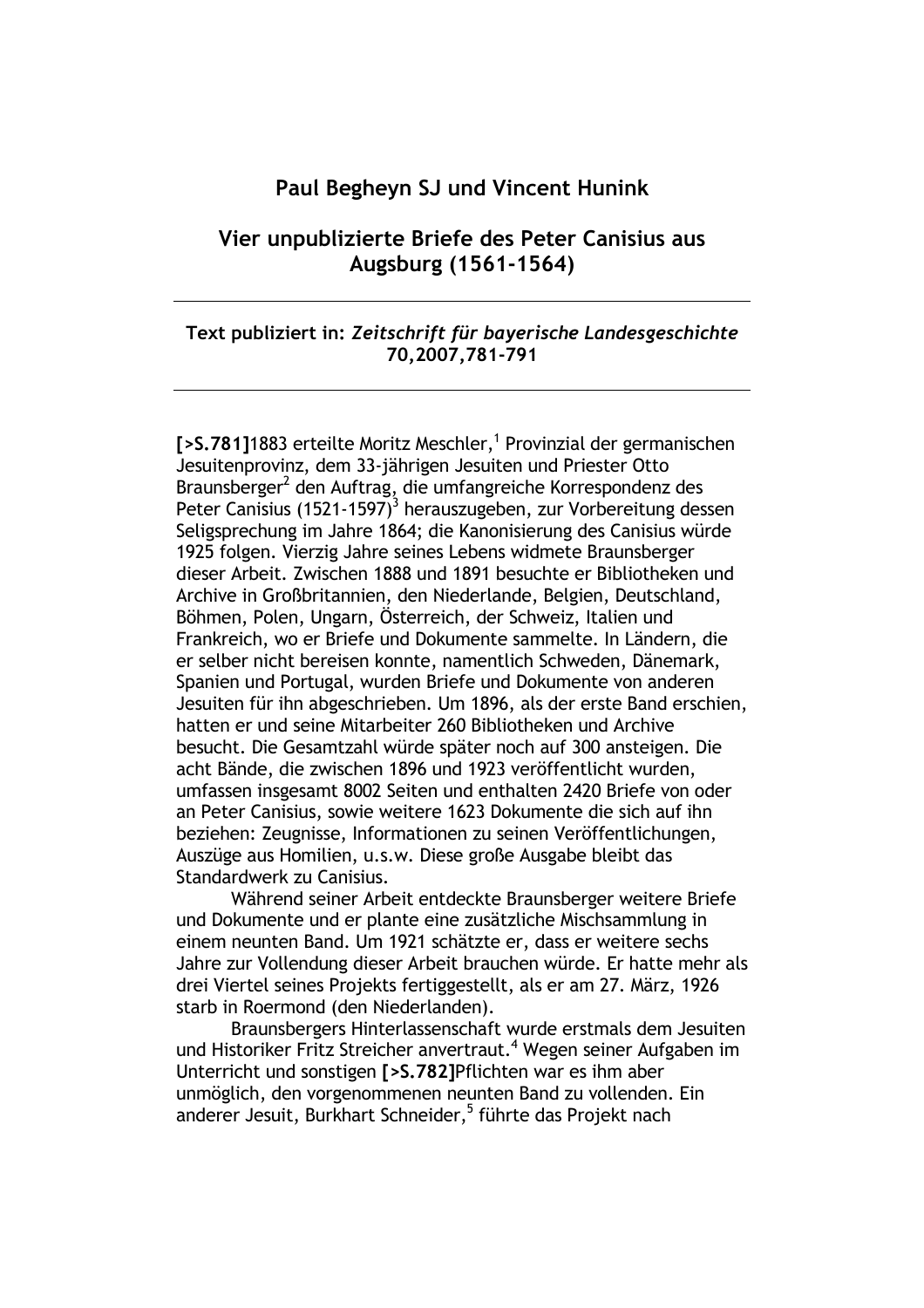Streichers Tod weiter, aber auch er war nicht imstande die Arbeit zu erledigen.

Nach Schneiders Tod verschwand das von Braunsberger gesammelte Material. Mehrere Ermittlungen, vor allem in Rom und München, konnten leider nichts zutage bringen. Erst Ende 1985 wurden einige Unterlagen zurückgefunden an der gregorianischen Universität in Rom. Das ganze Material wurde an das Archiv der Jesuiten in München weitergeleitet, wo in April 1986 ein Inventar der 880 Bogen abgefasst wurde.<sup>6</sup>

Bei genauerer Betrachtung stellte sich heraus, dass nur ein Teil des neunten Bandes gefunden worden war. Das originelle Manuskript bestand aus zwei Teilen: einem handgeschriebenen Text, verzeichnet als PCE IX MS, und einem maschinegeschriebenen Text, verzeichnet als PCE IX HS. Beide Teile befanden sich spätestens noch 1973 an der gregorianischen Universität, wo sie von Engelbert Maximilian Buxbaum in Zusammenhang mit dessen Dissertation über Peter Canisius und die kirchliche Neuerung in Bayern 1549-1556 herangezogen wurden.<sup>7</sup> Obwohl Fritz Streicher die Sammlung um einige neue Dokumente erweitert hat, ist der Verlust eines erheblichen Teils der Braunsbergischen Sammlung ein ernsthafter Rückschlag.

PCE IX HS ist völlig verloren gegangen. PCE IX MS besteht aus zwei Teilen: der erste Teil umfasst 351 Briefe, entweder vollständige Kopien oder Fragmente und Verzeichnisse, alle von oder an Canisius geschrieben und nicht in den ersten acht Bänden aufgenommen: der zweite Teil umfasst 281 Dokumente, die Bezug haben auf das Leben und die Veröffentlichungen des Canisius, alle gekennzeichnet mit dem Buchstaben M. Keiner der beiden Teile ist jedoch vollständig. In der Korrespondenz fehlen die Briefe zwischen 1549 und 1552. Glücklicherweise bietet hier die Buxbaumer Dissertation Aushilfe. Die Dokumentesammlung scheint vollständig zu sein bis 1557. Aus den folgenden Jahren gibt es nur Dokumente zu den Jahren 1559, 1565, 1571, 1578, und 1585-88.

Buxbaum, der seine Untersuchungen durchführte als das von Braunsberger gesammelte Material noch vollständig war, konnte einige bemerkenswerte Schluss<sup>[> > 5</sup>, 783] folgerungen ziehen.<sup>8</sup> Briefe von den Jesuitengenerälen Ignatius von Lovala und Diego Lainez aus den Jahren vor 1559 waren eher selten in den Bänden I und II der Braunsbergischen Edition, und wenn überhaupt solche Briefe aufgenommen waren, handelte es sich nicht um Kopien der Originale, sondern um unzuverlässige Kopien aus dem neunzehnten Jahrhundert.

Es ist beachtenswert, dass etwa achtzig Briefe von Ignatius von Loyola an Peter Canisius aus den Jahren 1548-1556 in den Monumenta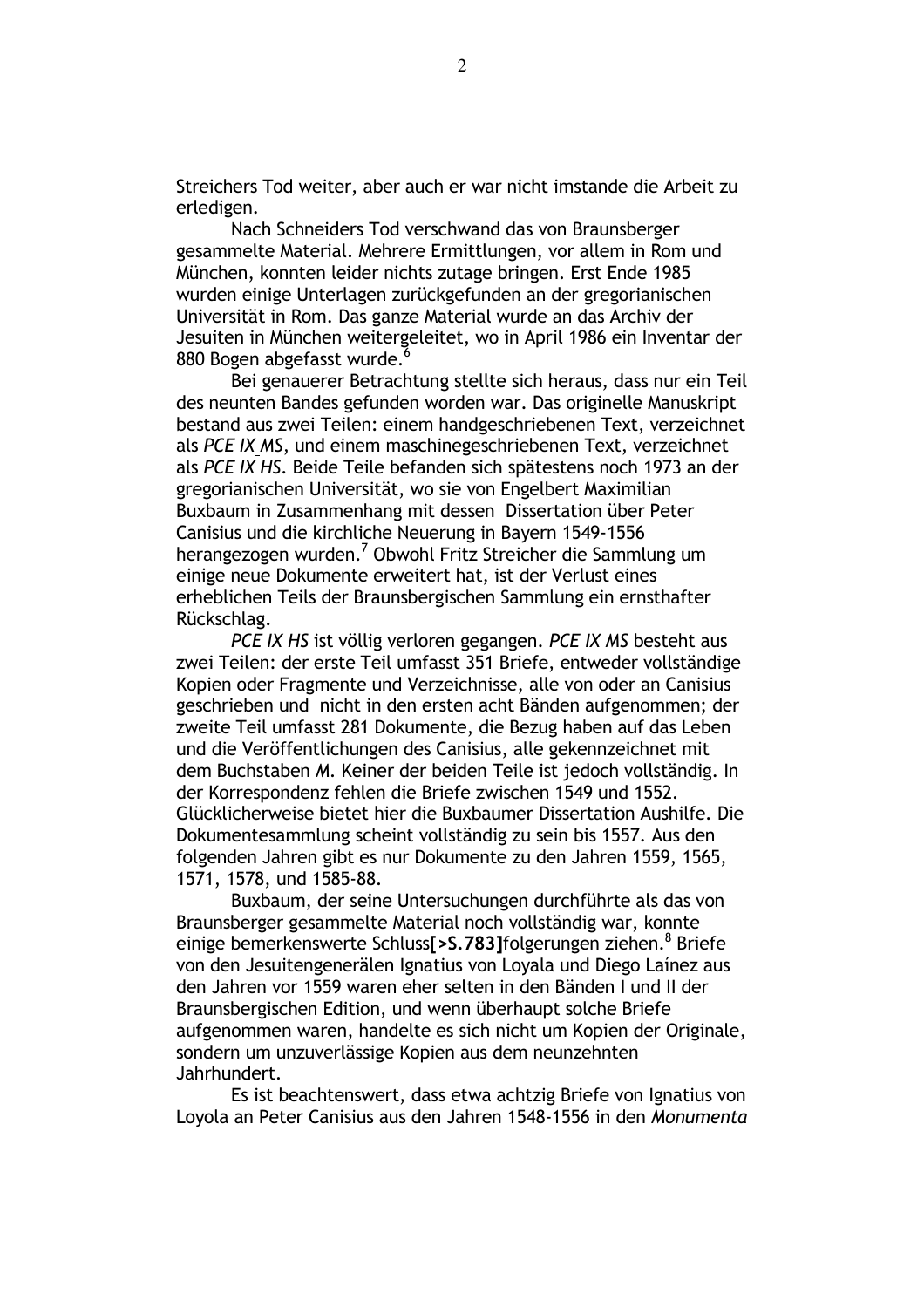Jgnatiana, Series prima, Bände II-XII, gedruckt in Madrid 1904-1911 aufgenommen wurden. In den Monumenta Lainii, Bände II-VIII, gedruckt in Madrid 1912-1917, befinden sich Briefe von Diego Lainez an Peter Canisius aus den Jahren 1557-1565. Offensichtlich hatte Braunsberger keine Genehmigung erhalten, diese Briefe in seine Sammlung aufzunehmen, weil die spanischen Herausgeber der Monumenta Historica Societatis lesu Vorzugsrechte hatten zur Publikation aller Briefe der Jesuitengeneräle Ignatius von Loyola, Diego Laínez und Francisco de Borja. Von 1893 bis 1939 waren die allgemeinen Archive der Societas Jesu in den Niederlanden gelagert (zuerst in Exaten, später in Valkenburg). Daher ist es wahrscheinlich, dass der relevante Teil der Korrespondenz den jesuitischen Herausgebern in Madrid verliehen war.

Der vorgesehene neunte Band enthält die Briefe, die in den Monumenta Historica gedruckt worden sind, sowie andere Briefe von oder an Canisius, die anderswo herausgegeben worden sind<sup>9</sup> und unpublizierte Briefe aus anderen Quellen. Die Gesamtzahl der Briefe, die nicht in den ersten acht Bänden aufgenommen worden sind, beträgt etwa 475.

Im Sommer 1997 haben die beiden Autoren des vorliegenden Beitrags die Vorbereitungen zur Ausgabe dieser Briefe und Dokumente begonnen. Kurze Zeit später wurde das Team durch den italienischen Historiker Patrizio Foresta verstärkt, der eine Doktorarbeit über Peter Canisius verfasst hat.<sup>10</sup>

In vorliegendem Beitrag werden vier unpublizierte Briefe von Peter Canisius vorgestellt, die alle in Augsburg geschrieben worden sind, wo Canisius lebte und wirkte von 1559 bis 1566. Er war Priester der Kathedrale, und, als persönlicher Berater des Otto Truchseß von Waldburg (1514-1573), ebenfalls Bischof von Augsburg.

[>S.784] Der erste Brief wurde geschrieben an den Kardinal Stanisław Hozjus (Hosius) (1504-1579), Bischof von Ermland; der zweite und dritte Brief waren an Martin Kromer (1512/13-1589) gerichtet, den Gesandten des Königs von Polen. Der vierte Brief war bestimmt für Simon Thaddeus Eck (1514-1574), den Kanzler des Herzogs Albert V von Bayern. Jedem Brief ist eine Zusammenfassung des Inhalts vorangestellt.

 $1.$ 

#### **Peter Canisius**  $\mathbf{a}$ **Stanisław Hozjus**

Augsburg, den 31. Oktober, 1561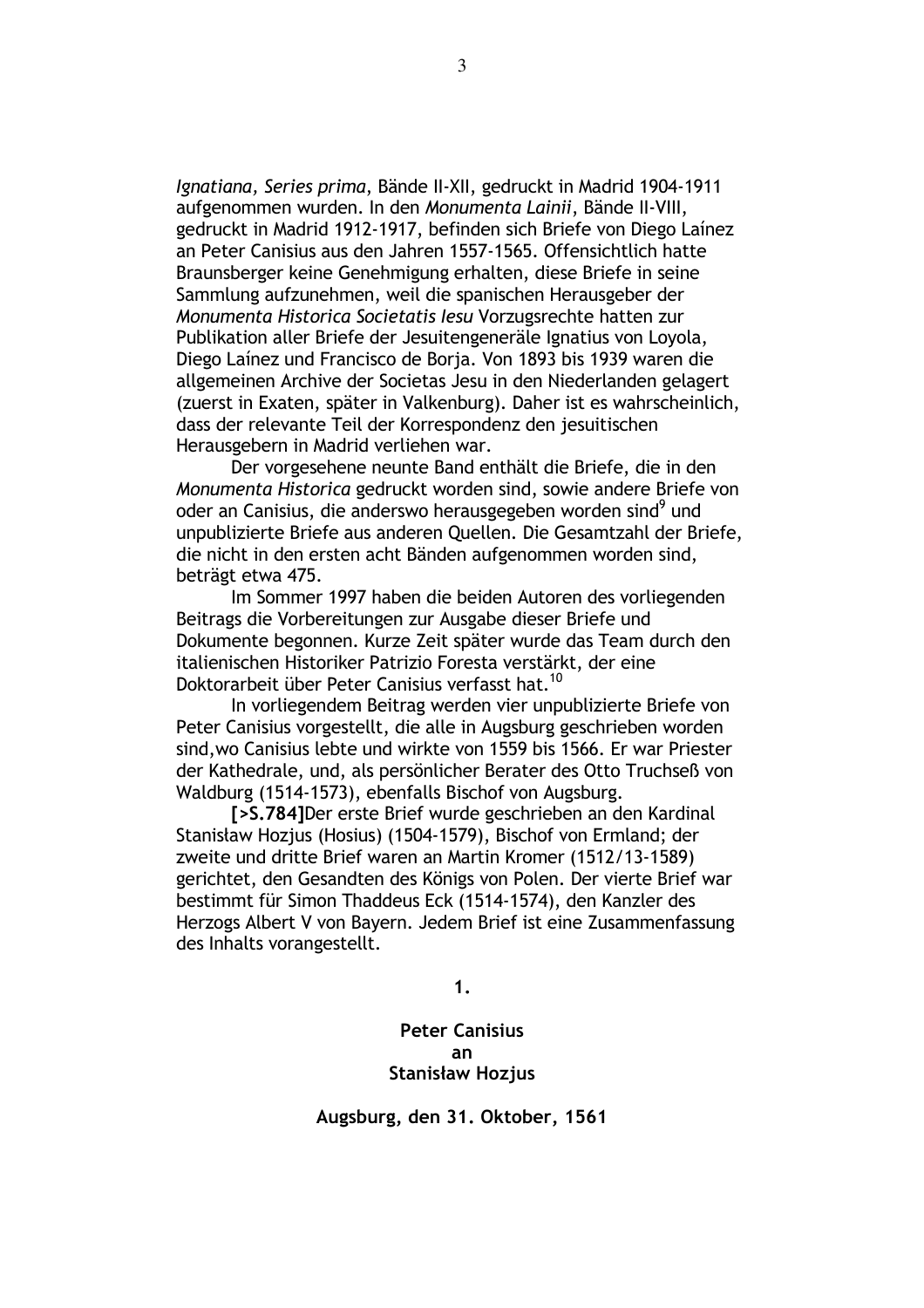Krakow, Biblioteka Czartoryskich, Cod. 1608, p.51-54. Original, geschrieben von Wilhelm Elderen SJ<sup>11</sup> und unterzeichnet von Canisius.

Jhesus.

Pax Christi nobiscum, Reverendissime et Illustrissime Domine.

1. Mitto Calvini opus semicatholicum, quemadmodum Amplitudo Tua postulavit. Misi iam antea libellos alios, <sup>12</sup> cum hac transiret vir ornatissimus canonicus quidam Varmiensis.<sup>13</sup> Ingentes autem ago debeoque gratias pro singulari illa humanitate, qua Celsitudo tua nostros Moguntiam destinatos<sup>14</sup> affecit, cum isthic adessent.

2. Prodiit his mensibus liber novus sub hoc titulo: 'Victoria veritatis et ruina Papatus Saxonici'.<sup>15</sup> Author Zwinglianus, sed qui mire flagellat totam Lutheri familiam, nec semel ostendit Papam et eius asseclas honestiores, peritiores ac doctiores esse quam magistros et discipulos Lutheri. Distracta mox fuere quotquot hic prostabant exemplaria, ut mihi ne unum quidem contingere licuerit. Mitto quaedam obiter excerpta ex eo libro, qui [>S.785] haud dubie Lutheranos offendet ipsorumque authoritatem apud vulgus elevabit. Video rem Zwinglianam magis ac magis invalescere, quod Sathanae visum satis non sit de Sacramenti specie<sup>16</sup> litem moveri nosque fraudari sacrificio, nisi demum sine Deo homines esse faciat. Propitius Ecclesiae Christus velit esse, qui extremos teterrimarum haeresum ac sectarum fructus ita sinit longo lateque crescere, ut nihil fere iam integrum et a pessima sectariorum contagione satis tutum videatur.

3. Atque interea de Synodo<sup>17</sup> quid boni spei aut nobis aut aliis polliceamur, certi nihil adfertur: permulta vero ex Galliis, quae catholicas aures et mentes offendant, quotidie nunciantur. Sic probantur demum in summis Ecclesiae afflictionibus, qui vere super Petram fundati sunt, <sup>18</sup> pax super Israel.<sup>19</sup> Oramus immensam Dei bonitatem, ut per Illustrissimam Celsitudinam tuam hos tam graves motus componere, aut certe quidem ad Ecclesiae suae utilitatem mitigare dignetur.

4. Laeti gratias agimus Deo, qui tandem Archiepiscopum Pragensem<sup>20</sup> nobis restituit, et speramus fore ut hoc pium Caesaris institutum, ac totius Bohemiae commodum et ornamentum cedat.

5. Mitto Galli<sup>21</sup> quoque scriptum novum, <sup>22</sup> quo primum Jesuitae, sed molliter satis, imo cum laude tractantur. Deinde vero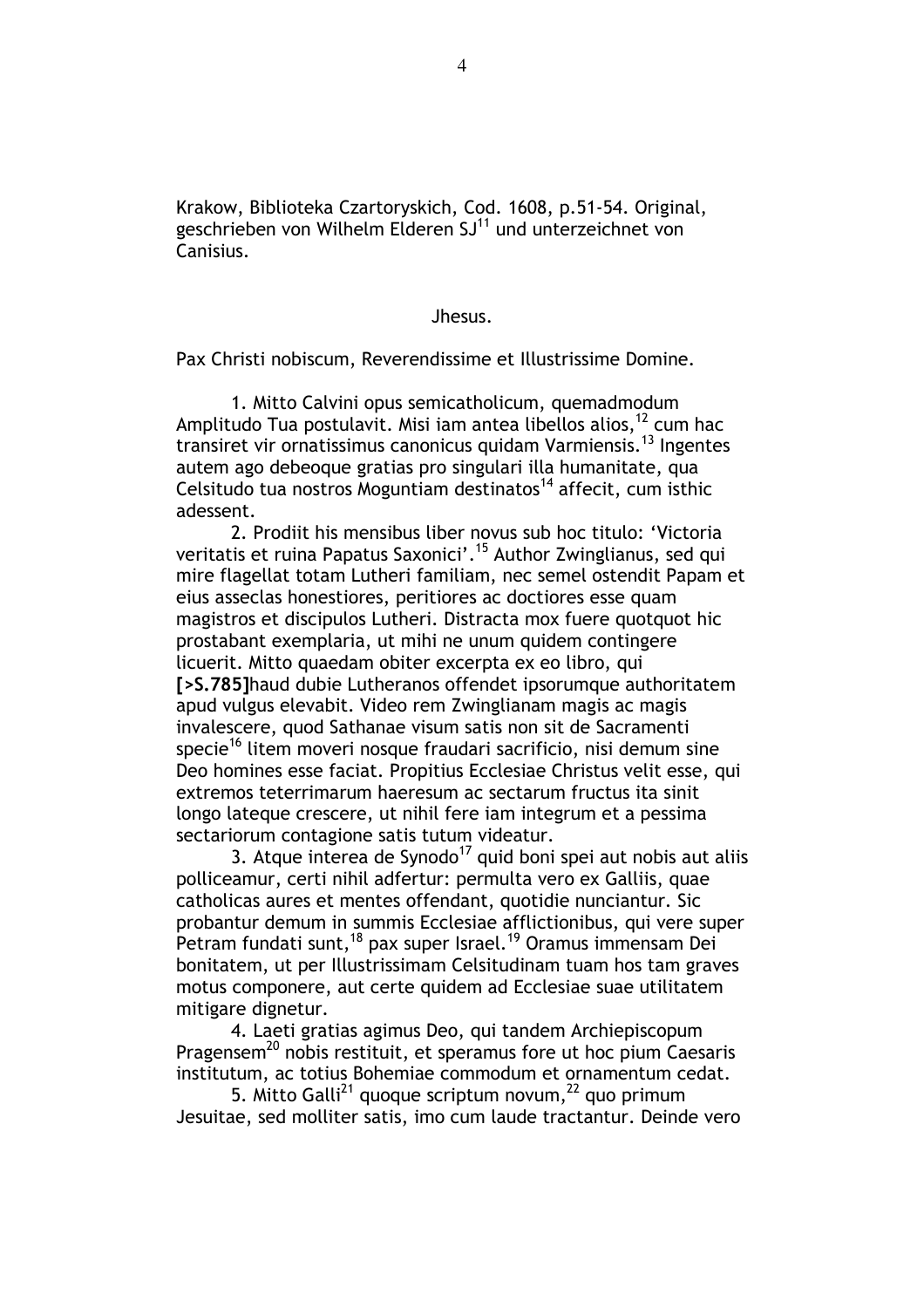Staphylus<sup>23</sup> acerbe perstringitur et alia quaedam odiose in Ecclesiam probra coniiciuntur. Nihil extat praeterea quod sciam recens editum ab adversariis, quorum principes, ut audio, anxie metuunt a Concilii instituto, praesertim in hac suorum doctorum dissentione. Quod superest, etiam atque etiam commendo me totum Amplitudini tuae, cuius praeclaros conatus ad communem Ecclesiae causam tuendam prosperet Christus opt. max.

Augustae Pridie Calend. Novemb. M.D.LXI.

Servus in Christo Pet Canisius

[>S.786]+ Reverendissimo et Illustrissimo D. Stanislao Hosio, Cardinali et Episcopo Varmiensi, S. Concilii Tridentini Praesidi, Patrono amplissimo humanissimoque. Tridenti.

Hinzugefügt, in der Handschrift von Valentinus Kuczborski, Sekretar: redditae 5 Novembris 1561, resp. 18.<sup>24</sup>

1. Ich schicke Ihnen das Buch von Calvin, um das Sie mich gebeten haben. Andere Bücher schickte ich schon vorher. Herzlichen Dank für Ihre freundliche Behandlung unserer Männer auf ihrem Weg nach Mainz. 2. Vor kurzem wurde ein neues Buch publiziert: "Sieg der Wahrheit und Sturz des sächsischen Papismus", verfasst von einem der Nachfolger des Zwinglis. Es richtet harte Worte an Luther selbst und seine Nachfolger. Da ich nicht verfüge über ein Exemplar, das ich Ihnen schicken kann, schließe ich einige Fragmente bei. Die Sache des Zwinglis verbreitet sich offenbar mehr und mehr: der Teufel lässt nicht nach, bis er das Volk gottlos gemacht hat. Möge der Christ seiner Kirche Gnaden schenken: die ganze Welt scheint von der Ketzerei infiziert zu sein. 3. In Bezug auf das Konzil gibt es keine hoffnungsvolle Nachricht, und aus Frankreich wird jeden Tag so Manches berichtet, das bei Katholiken Anstoß erregt. So werden wir auf die Probe gestellt. Wir beten zu Gott, dass die Probleme von Ihnen gelöst werden. 4. Dank sei Gott für die Rückgabe des Erzbischofs von Prag. Hoffen wir, dass er auch die Zierde des Landes wird, 5, Ich schicke Ihnen auch ein Dokument von Gallus, der die Jesuiten zuerst lobt, dann aber Staphylus angreift und die Kirche beleidigt. Es gibt anscheinend keine anderen neuen Bücher von unseren Gegnern. Ihre Anführer fürchten das Konzil, vor allem wegen ihrer eigenen Uneinigkeit. Ich empfehle mich Ihnen; möge der Christ Ihre Arbeit zur Verteidigung der Kirche segnen.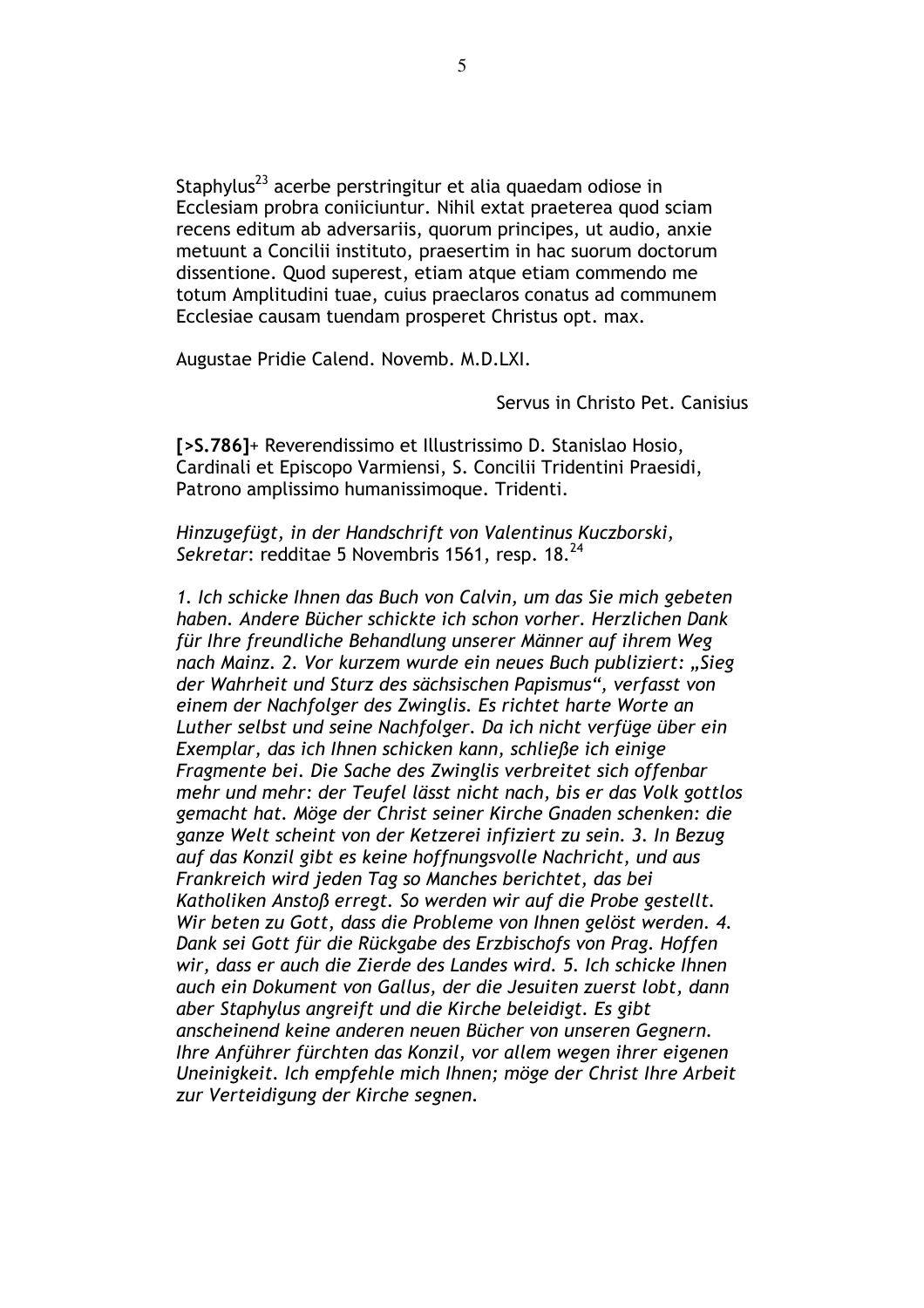# **Peter Canisius**  $f<sub>0</sub>$

 $2.$ 

#### **Martin Kromer**

#### Augsburg, 20 October 1562

Krakow, Biblioteka Principis Czartoryskich, Cod. 1620, 79-82. Original, geschrieben von Andreas Stör<sup>25</sup> und unterzeichnet von Canisius. Kromer selber fügte hinzu: '26. Oct.', zur Angabe des Eingangsdatums.

[>S.787] Pax Christi nobiscum, colendissime domine.

1. Redeo tandem ad intermissum scribendi munus, et novam polliceor sedulitatem, ut sentiat Dignitas tua me nequaquam esse mutum. Georgium Polonum<sup>26</sup> suis restitutum scribunt nostri Viennenses, ut nihil sit opus de illo pluribus agere. Quas e synodo literas semel et simul<sup>27</sup> accepi, hic modo conjunctas mitto. Multi synodo finem brevi fore putant. Novam isthic synodum instituetis, sed quae utinam absque Ecclesiae iniuria peragatur. Veremur ne frequens Lutheranorum principum conventus aliquid fermenti trahat secum. De nova confessione cudenda et confirmanda nonnulli suspicantur. Deus Gallicos tumultus Catholicis foeliciter evenire concedat.

2. De calice lis rediit ad Pontificem: qui consilia sua rectius instituet spero quam plerique ominantur. Forte nostri quamvis inviti audient: 'Nescitis quid petatis'.<sup>28</sup> Id ni fiat, omnes sibi calicem passim eadem venia concedi nolent. Hic publice supplicationes instituuntur, ut a pestis periculo tam late grassante Deus propitius nos tueatur.

3. Pugnant adversus Calvinum Stanckarus<sup>29</sup> et Balduinus, 30 contra Bullingerum Brentius,<sup>31</sup> scribit in Maiorem Gallus<sup>32</sup> et Illiricus.<sup>33</sup> Calvinistae Lutheranis bellum indictum persequuntur, seque mutuo flagellant. Hoc bellum haereticorum maiorem Catholicis tranquillitatem parit. Oppugnatur tamen et Numburgensis Episcopus<sup>34</sup> et theologia lesuitarum,<sup>35</sup> uti calumniatur Kemnitius.<sup>36</sup> Deus Ecclesiae in his turbis consulat, et studia nostra in suam gloriam et ad Ecclesiae unitatem prosperet.

6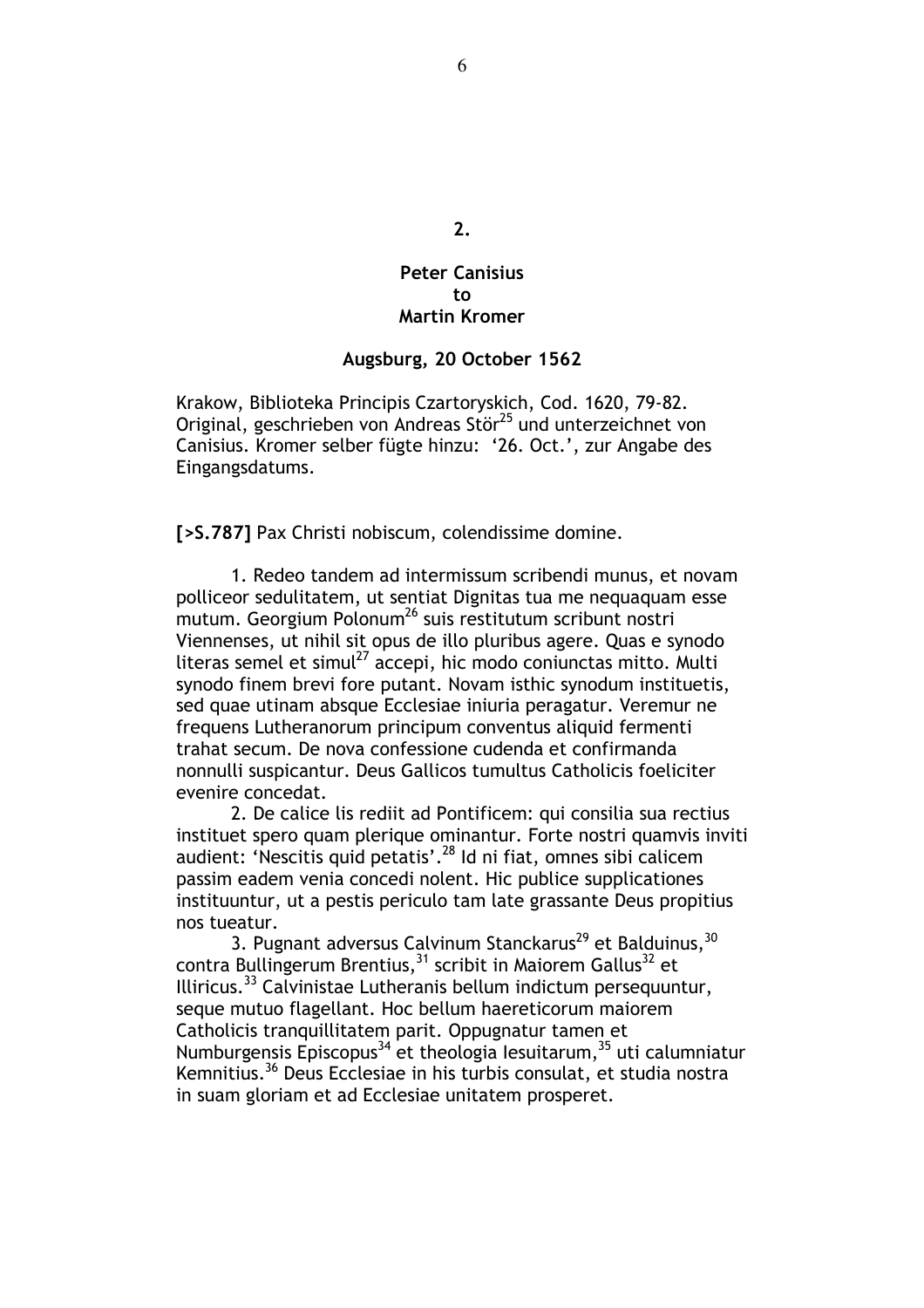Augustae 20. Octobris, anno post Christum natum M.D.LXII.

Servus in Christo P. Canisius

Reverendo Domino Martino Cromero Serenissimi Regis Poloniae apud Caes. Maiestatem oratori, patrono. In aula Caesarea.

[>S.788] 1. Ich greife meine Gewohnheit, Ihnen zu schreiben, endlich wieder auf. Unsere Leute in Wien berichten, dass Georgius mit seinen Leuten zurück ist aus Polen. Ich füge Briefe zu, die ich vom Konzil empfangen habe. Viele denken, dass das Konzil in Kurzem beendet wird. Sie sollten ein neues Konzil veranstalten. das der Kirche hoffentlich keinen Schaden zufügen wird. Ich fürchte, die häufigen Zusammenkünfte der Lutheraner werden Probleme auslösen. Es wird gedacht über ein neues Kredo. Möge Gott die Unruhe in Frankreich ein gutes Ende nehmen lassen. 2. Der Streit über den Kelch ist dem Papst vorgelegt, und ich hoffe, dass er die Sache richtig beurteilen wird. Vielleicht wird unseren Leuten gesagt werden: "Ihr wisst nicht, was ihr fragt." Um das vorzubeugen, werden nicht alle wünschen, dass der Kelch ihnen zusteht. Hier wird allgemein gebeten, dass Gott uns beschütze vor dieser sich ausbreitenden Gefahr. 3. Verschiedene Ketzer bekämpfen sich gegenseitig, und dieser Krieg gibt den Katholiken ein wenig Ruhe. Es gibt immer noch Widerstand gegen den Bischof von Naumburg und "die Theologie der Jesuiten", wie Chemnitz sie beschimpft. Möge Gott seiner Kirche beistehen und zu deren Einheit auch unsere Studien fördern.

3.

#### **Peter Canisius**  $f<sub>0</sub>$ **Martin Kromer**

#### Augsburg, 1 December 1562

Krakow, Biblioteka Czartoryskich, Cod. 1620, p.83-86. Original, unterzeichnet von Canisius selbst. Der Sekretar war nicht Stör. Eintragung von Kromer: '24 dec.'.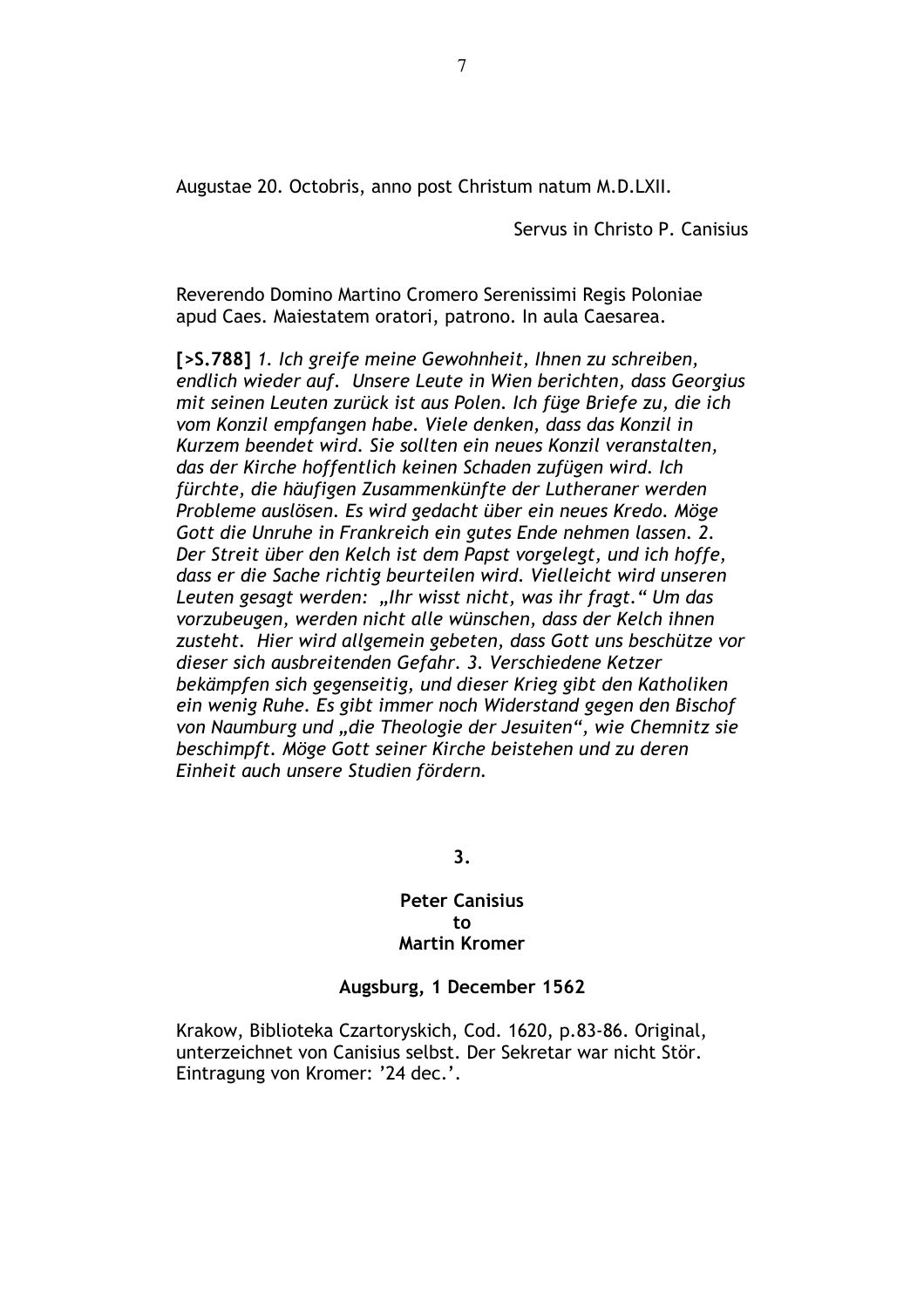Pax Christi nobiscum.

Magnifice domine,

1. Sic Deo visum est ut adolescens mihi charus, quem Augustae ad tempus fovebam, idemque patria et progenie sua dignus Bartholomeus<sup>37</sup> humana desereret ac aeternum viveret. Illi sane gratulor foelicem ex hac vita transitum: nec video, cur illius vicem dolere possimus, qui tam praeclare ad finem vitae usque quod christiani hominis erat officium, exemplo ipso declaravit. Scribet<sup>38</sup> plura de illo Doct. Lanoyus,<sup>39</sup> qui decumbenti non passus est deesse quicquam, et mortuo etiam solennem exhibuit pompam, sic etiam suadente D. Staphylo $^{40}$  nostro. Fuit ille inter commilitones speculum quoddam virtutis et pietatis [>S.789] singulare. Quam ob rem ne lugeat quaeso dignitas tua, sed divinam potius hic spectet voluntatem, qua factum esse arbitror, ut in tempore abriperetur, priusquam immutaret malitia intellectum.

2. Spero huc brevi venturam tuam Praestantiam cum novo Rege,<sup>41</sup> quem Augustam properare dicunt. Nunc dubito, ubinam Dominus meus Cromerus agat, quem in Belgicam profecturum intellexeram.

3. De synodo<sup>42</sup> nihil habemus nisi prorogari sessionem et varie disceptari de residentia et iurisdictione episcoporum. Faxit Dominus, ut Gallorum adventus hoc institutum provehat magis quam remoretur. Utinam archiepiscopi electores, qui ad principes Lutheranos venire possunt, ad illum quoque conventum accedere non graventur. Frigent Germani certe, velut nihil ipsorum intersit quicquid tandem concludat synodus.

4. Miratur autem prudentia tua me nunc aliter de calice sentire quam Tridenti. Verum nunguam ego sensi sic calicem concedendum, quemadmodum isti petunt absque conditionibus et in apertum praeiudicium Catholicae partis et praetermissis episcoporum in Germania sententiis. Deinde apud Patres decori ratio postulab<at> ea dicere quae ad Germaniae nostrae calamitates explicandas pertinebant, ut morbus medicis indicarem, cum solus illic<sup>43</sup> esse<m> e Germania theologus. Verum ne credat aequitas tua hoc mihi consilium unquam probatum esse, quod nunc isti sequuntur, ut omnibus impetrent calicem, qui etiam ab Ecclesia Romana prors<us> abhorrent nullosque revocare volunt errores, quos plurimos imbiberunt, indigni sane quibus Ecclesia beneficium ullum impartiat, quam diu Ecclesiae desertores ac adversarii esse pergunt.

5. Rogatus ergo meam ad Caesarem scripsi sententiam, $^\mathrm{44}$  et ostendi me a Staphylo dissentire. Quod meum studium si omnib<us>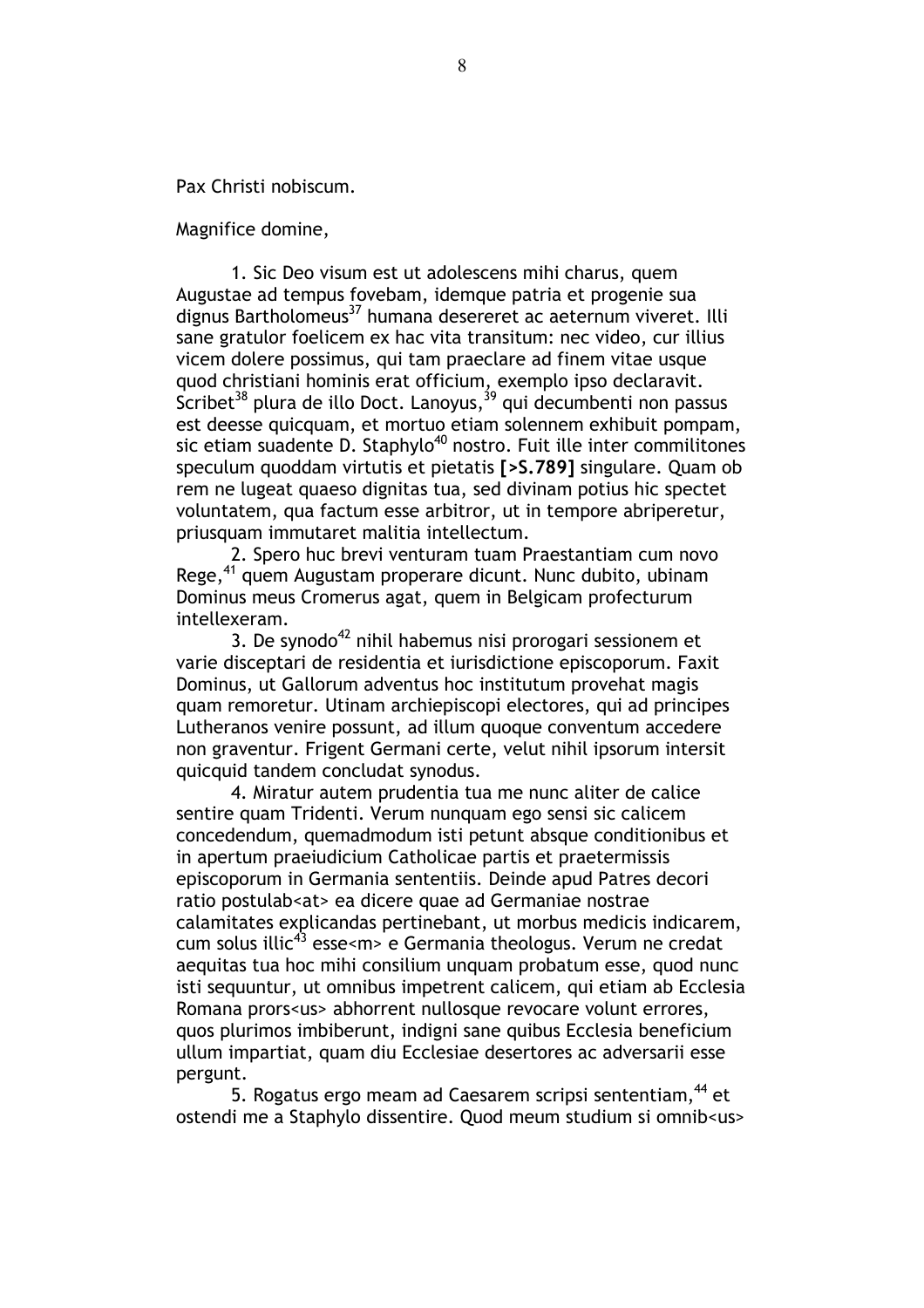comprobare non possum, consolabor tamen conscientiam meam, qui libere dixerim quod scio securius et commodis Ecclesiae Catholicae conducibilius esse, si rationes omnes utrinque serio perpendamu<s>. Verum haec ego forte longius, ut, si usus ita ferat, causam meam dignitas tua tueri dignetur. Christus nobis per sacrum adventum suum innovet animos<sup>45</sup> et dona impartiat salutaria, ut eius Natale<m> cum fructu celebremus.

Augustae, Calend. Decembris 1562.

Servus in Christo P Canissius>

Reverendo Domino D. Martino Cromero serenissimi Poloniae Regis ad Caes. Mai. legato, patrono suo. In aula Caes. Maiestatis.

[>S.790] 1. Gott hat meinen lieben jungen Bartholomeus zu sich genommen. Darüber freue ich mich, denn wieso könnten wir traurig sein? Er war ein guter Christ bis zum Schluss. De Lannov. der ihn beim Sterben betreut hat und sein Begräbnis organisiert hat, wird mehr über ihn schreiben. Da er ein Muster der Tugend und Frömmigkeit war, sollten Sie nicht um ihn trauern: Gott hat ihn weggenommen, ehe sein Denken von Schlechtigkeit beeinflusst werden konnte. 2. Ich hoffe, Sie werden bald mit dem neuen König hier kommen; man sagt, er mache sich auf den Weg hierher. Wo halten Sie sich zur Zeit auf? Ich meinte, Sie waren nach Belgien gereist. 3. Über die Synode weiß ich nichts Neues, nur dass die Sitzung verlängert worden ist, und dass es Diskussion gibt über die Sitze und Gerichtsbarkeit der Bischöfe. Es gebe der Herr, dass die Ankunft der Franzosen die Sache weiterhelfen wird und dass die Erzbischöfe, die Zutritt bei den lutherischen Fürsten haben, auch kommen wollen. Den Deutschen scheint dies alles egal zu sein, als hätten sie kein Interesse am Ausgang der Synode. 4. Sie wundern sich, dass meine Ansichten in der Kelchfrage sich geändert hätten. Ich wollte aber niemals, dass der Kelch ihnen ohne weiteres so zusteht, wie sie fragen, zum Nachteil der Katholiken und entgegen den Beschlüssen der deutschen Bischöfe. Zudem musste ich den Vätern die üble Sachlage in Deutschland erklären, da ich der einzige deutsche Theologe war. Glauben Sie aber ja nicht, dass ich befürworte, den Kelch auch für nichtkatholische Menschen zugänglich zu machen. Sie verdienen gar keinen Gunst der Kirche, so lange sie ihr so feindlich gegenüberstehen. 5. Auf eine entsprechende Frage hin habe ich dem Kaiser geantwortet und ihm gezeigt, dass ich anderer Meinung bin als Staphylus. Dies wird wohl nicht allen gefallen, aber ich tröste mich mit dem Gedanken, dass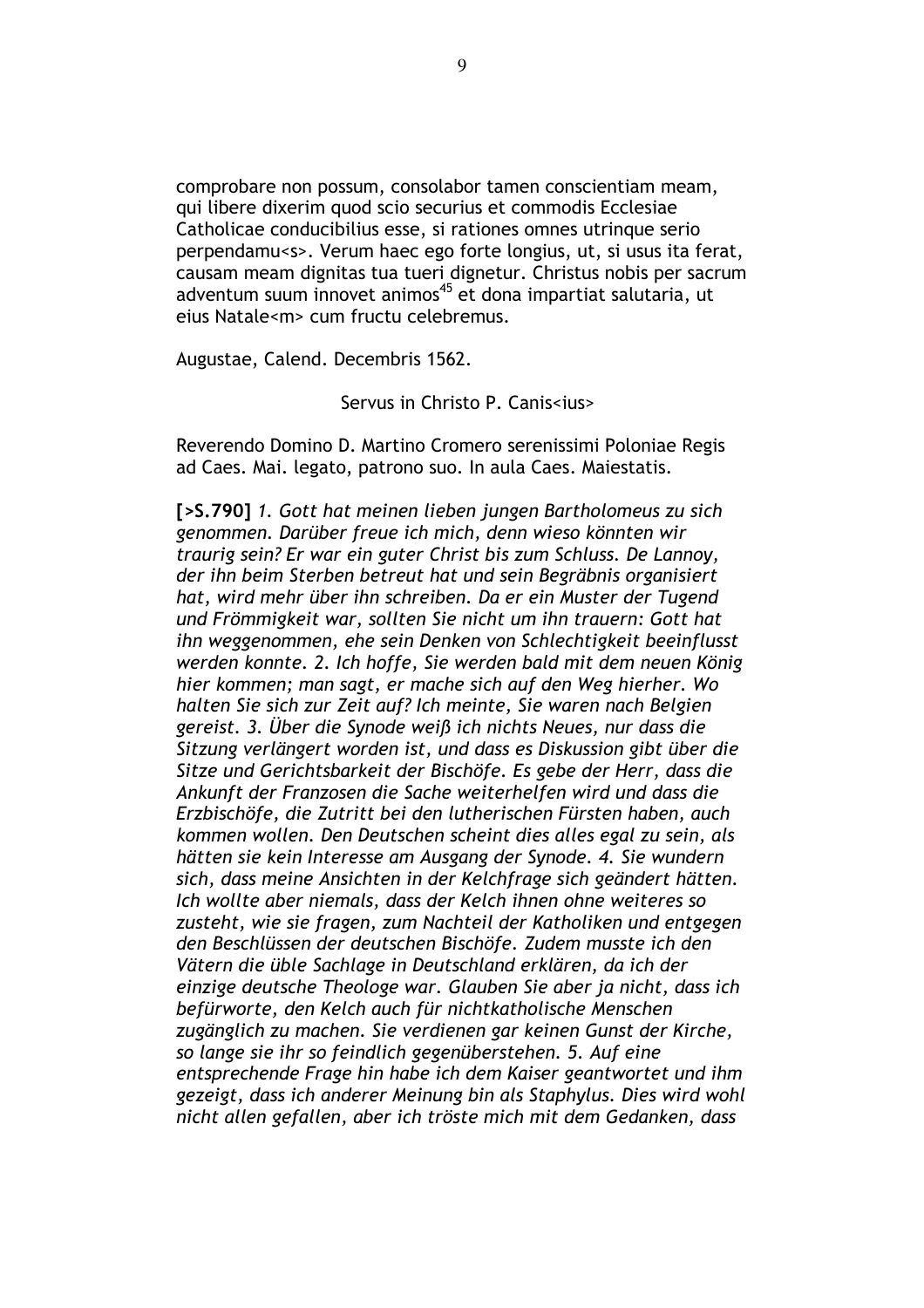ich frei gesagt habe, was im Interesse der Kirche ist. Jetzt habe ich Ihnen ausführlich geschrieben, damit Sie, wenn nötig, meine Sache vertreten können. Möge der Christ unsere Geiste erneuern, sodass wir fruchtbare Weihnachten haben werden.

 $\overline{\mathbf{4}}$ .

#### **Peter Canisius**  $t_{0}$ **Simon Eck**

#### Augsburg, 28 April 1564

Munich, Bayerisches Hauptstaatsarchiv, Jesuitica 633, f.11r-v. Kopie des Autographen in den Archiven des Konvents Altenmaerkt nahe Osterhofen, P.[?] 1, Lit. O, f.296, 1564.

Pax Christi Jesu. Magne Domine Patrone.

1. Ut primum voluerit dignitas tua vel Illustrissimus Princeps, nihil erit nostris in mora, quo minus in viam se illi dent, expecturi quamlibet sortem, Deo Optimo Maximo aul > 5.791] xiliante, in hac Bavarica messe. De me nihil dicam aliud, quam quod paratum sentiam animum ad bene merendum, si possim, de nobili Bavaria, quam sectarii non solum nobis obscurare et scindere, verum etiam Christo et Ecclesiae prorsus eripere miris artibus fraudibusque contendunt.

2. Verum aderit Dominus Illustriss. Principi et catholicis in aula viris, neque sinet portas inferorum adversus electos praevalere : imo dabit proventum etiam cum hac gravi tentatione, si constanter in fide ad finem usque perstiterimus. Igitur scripsi<sup>46</sup> ad fratrem<sup>47</sup> de M. Schoriscio<sup>48</sup> et M. Martino, <sup>49</sup> statui posse, quando in hanc peregrationem concedere et ubi docere debeant. De his aliisque coram exponet frater: cupimus enim vehementer ad Christi gloriam et in Bavariae commodum observantiam nostram mature declarare optimo Moecenati.

3. Christus Dominus pietatis vestrae conatus foeliciter dirigat, ut impietas opprimi et religio instaurari possit. Ad quam rem utinam societas hec nostra multum consilii et presidii posset adferre, suamque gratitudinem patronis humaniss. exhibere.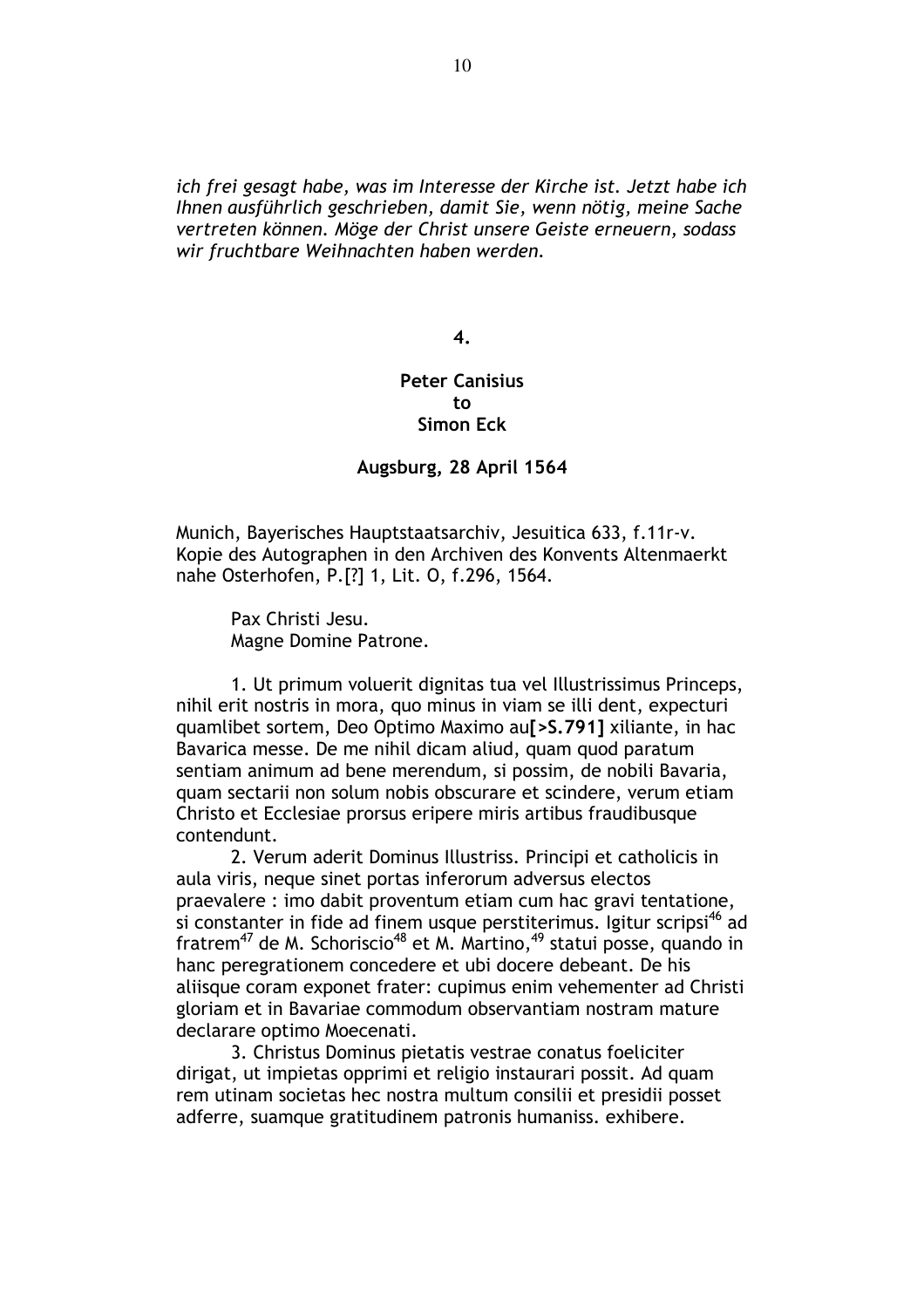Dominus Jesus nobiscum. Auguste 28 aprilis 1564.

Servus in Christo P. Canisius

Excellentissimo viro domino Simoni Echio doctori U.J. et cancellario Illustrissimi Domini Ducis Bavariae et patrono singulari.

1. Unsere Leute werden sich auf den Weg machen, sobald Sie oder der König dies wünschen. Sie stehen zur Ernte in Bavern bereit. Auch persönlich bin ich bereit, mich nützlich zu machen für das edele Bayern, das die Schismatiker jetzt dem Christ und der Kirche wegzunehmen versuchen. 2. Der Herr wird dem König und seinen Männern sicherlich beistehen und nicht zulassen, dass sich die Tore der Hölle stärker erweisen. Im Gegenteil, er wird uns Erfolg vermitteln, wenn wir nur am Glaube festhalten. Daher habe ich meinem Bruder geschrieben, dass man beschließen möge, wann Schorich und Martinus abfahren müssen und wo sie zu unterweisen haben. Mein Bruder wird Ihnen mehr dazu sagen. Wir möchten gerne unserem Wohltäter gehorsam sein. 3. Der Christ stehe Ihnen bei, damit Sie die Religion wiederherstellen. Möge unsere Gesellschaft vieles dazu beitragen und ihren Beschützern ihre Dankbarkeit zeigen.

<sup>4</sup> Fritz Streicher, \* Meerseburg 1881, SJ Tisis 1907, † Basel 1965.

<sup>5</sup> Burkhart Schneider, \* Kappel 1917, SJ Feldkirch 1936, † Waldkirch 1976.

<sup>6</sup> Ein maschinegeschriebenes Inventar durch Paul Begheyn SJ wird aufbewahrt im Archiv der deutschen Jesuiten in München.

<sup>7</sup> Engelbert Maria Buxbaum, Petrus Canisius und die kirchliche Erneuerung des Herzogtums Bayern 1549-1556, Roma 1973, S. xviii.

<sup>&</sup>lt;sup>1</sup> Moritz Meschler, \* 1830 Brig (Schweiz), SJ Münster 1850, † Exaten (Niederlande) 1912.

<sup>&</sup>lt;sup>2</sup> Otto Braunsberger, \* Füssen am Lech 1850, SJ Exaten (Niederlande) 1878, † Roermond 1926.

<sup>&</sup>lt;sup>3</sup> Mehr Einzelheiten zur Person und Arbeit des Otto Braunsberger in: Paul Begheyn, 'The edition of the letters of Saint Peter Canisius by Otto Braunsberger SJ and the vicissitudes of its ninth volume', in: Rainer Berndt (ed.), Petrus Canisius (1521-1597). Humanist und Europäer, Berlin 2000, S. 303-311.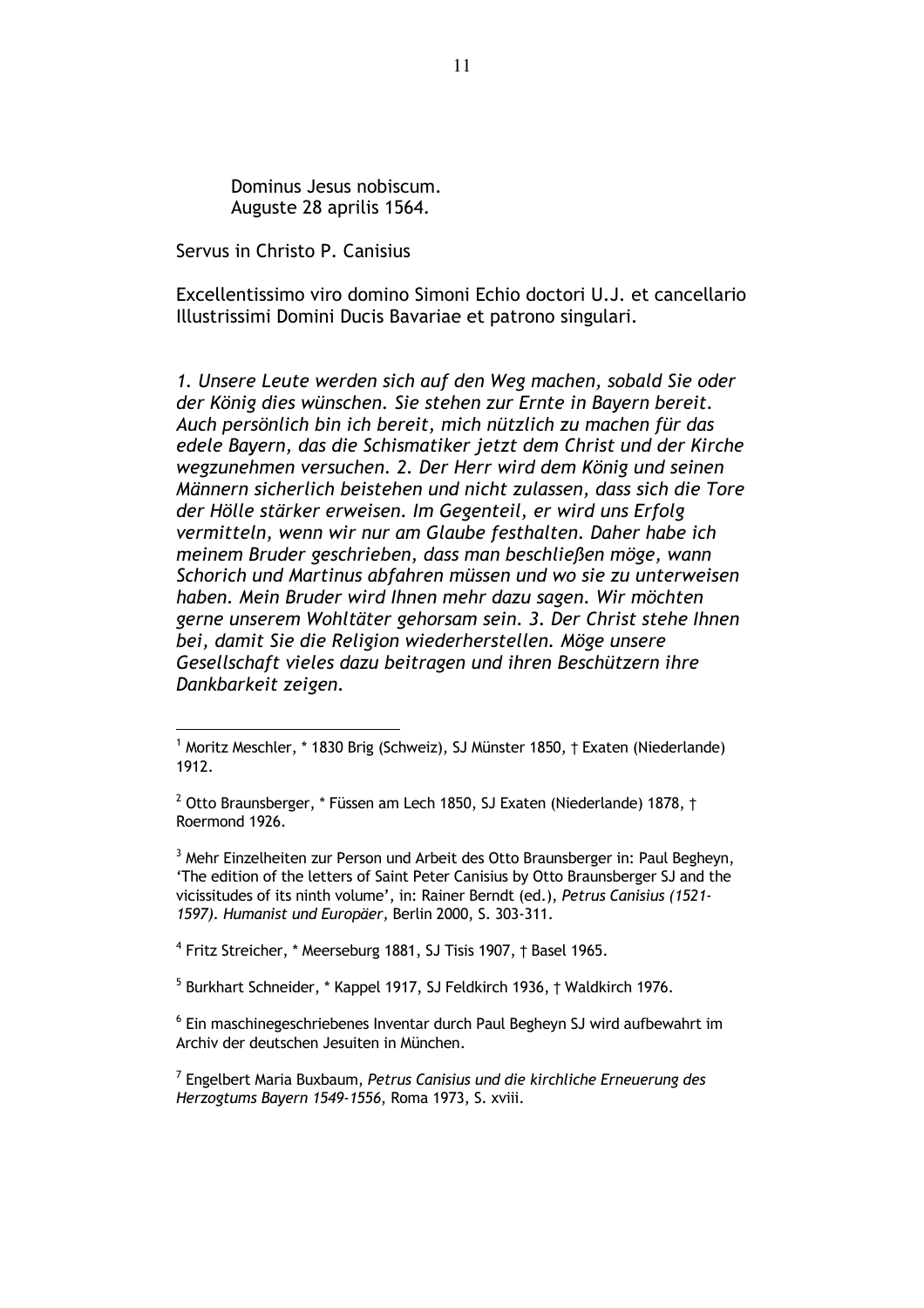8 Buxbaum, Petrus Canisius, p. 205-210: 'Anhang I. Möglichkeiten und Grenzen der Quellenbenützung durch Braunsberger im Generalatsarchiv der Gesellschaft Jesu'.

<sup>9</sup> Sechsundzwanzig Briefe und Dokumente, die nicht in der Braunsbergener Edition aufgenommen sind, werden verzeichnet in: Paul Begheyn, 'Six unpublished letters of Saint Peter Canisius to his relatives', in: Archivum Historicum Societatis Iesu 55  $(1986)$ , S. 142-143.

<sup>10</sup> Patrizio Foresta, Il "secondo apostolo della Germania". L'attività di San Pietro Canisio negli anni 1543-1555, Roma 1998 (Tesi di Laurea La Sapienza, Roma).

 $11$  Willem Elderen,  $*$  Stevoort (Belgium), SJ Rom 1550,  $\dagger$  München 1592.

12. In seinem Brief an Stanisław Hozjus (Hosius), Augsburg, vom 7. Oktober, 1561, erwähnte Canisius, dass er 'quaedam ex mercatu recens allata' geschickt hatte, allerdings ohne einzelne Angabe der Bücher. Sieh: Otto Braunsberger, Beati Petri Canisii, Societatis Iesu, epistulae et acta [PCEA], III, Friburgi Brisgoviae, 1901, S. 238.

13. Dieser Kanon aus Ermland konnte nicht identifiziert werden.

14. Fünf Jesuite, die zur Gründung eines Kollegs in Mainz aus Rom gesandt waren, hielten sich bei Canisius in Augsburg auf vom 18. bis zum 20. Oktober. Es waren zwei Priester: Petrus Burgundus (\* St. Gérard, Belgien, 1522, SJ Palermo 1559, † Trier 1598) und Arnoldus Conchus (\* Gingelom, Belgien, 1525, SJ Rom 1549, verließ Rom 1570), und drei Scholastiker: Bartolomeo D'Angelo (\* Messina 1537, SJ Rom 1561, † Mainz 1563), Pieter van Loppersum (\* Wirdum, Niederlande, 1538, SJ Rom 1561, † Regensburg 1598) and Vitus Sebastiani (\* Prag seit 1538, SJ Prag / Rom 1557, verließ Mainz 1565.

<sup>15</sup> Gulielmus Klebitius, Victoria veritatis, ac ruina papatus Saxonici, Responsio necessaria ad argumenta doct. Tilemanni Heshusii; pro defensione iusta I. Causae christianae, et verae; II. Illustrissimi Electoris Palatini; III. Philippi Melanthonis; IV. Senatus Ecclesiastici, o.P. 1561.

<sup>16</sup> Korrigiert aus spetiae.

17. Das Konzil von Trient.

18. Matthäus 7,25; Lukas 6,48.

19. Psalm 125,5.

20. Antonius Brus de Muglitz (1518-1580), Erzbischof von Prag seit dem 5. September, 1561, ehemaliger Bischof von Wien.

<sup>21</sup> Nikolaus Gallus (Hahn) (1516-1570), seit 1553 Superintendant der lutherischen Kirche in Regensburg.

22. Nikolaus Gallus, Vom Bäpstischen Abgöttischen Fest, Corporis Christi oder Fronleichnams Tag genannt, aus den Historien und aus Gottes wort, warer gründtlicher Bericht. Also gepredigt. Darinne auch des Staphili, und anderer etlicher lesterung zum theil geantwort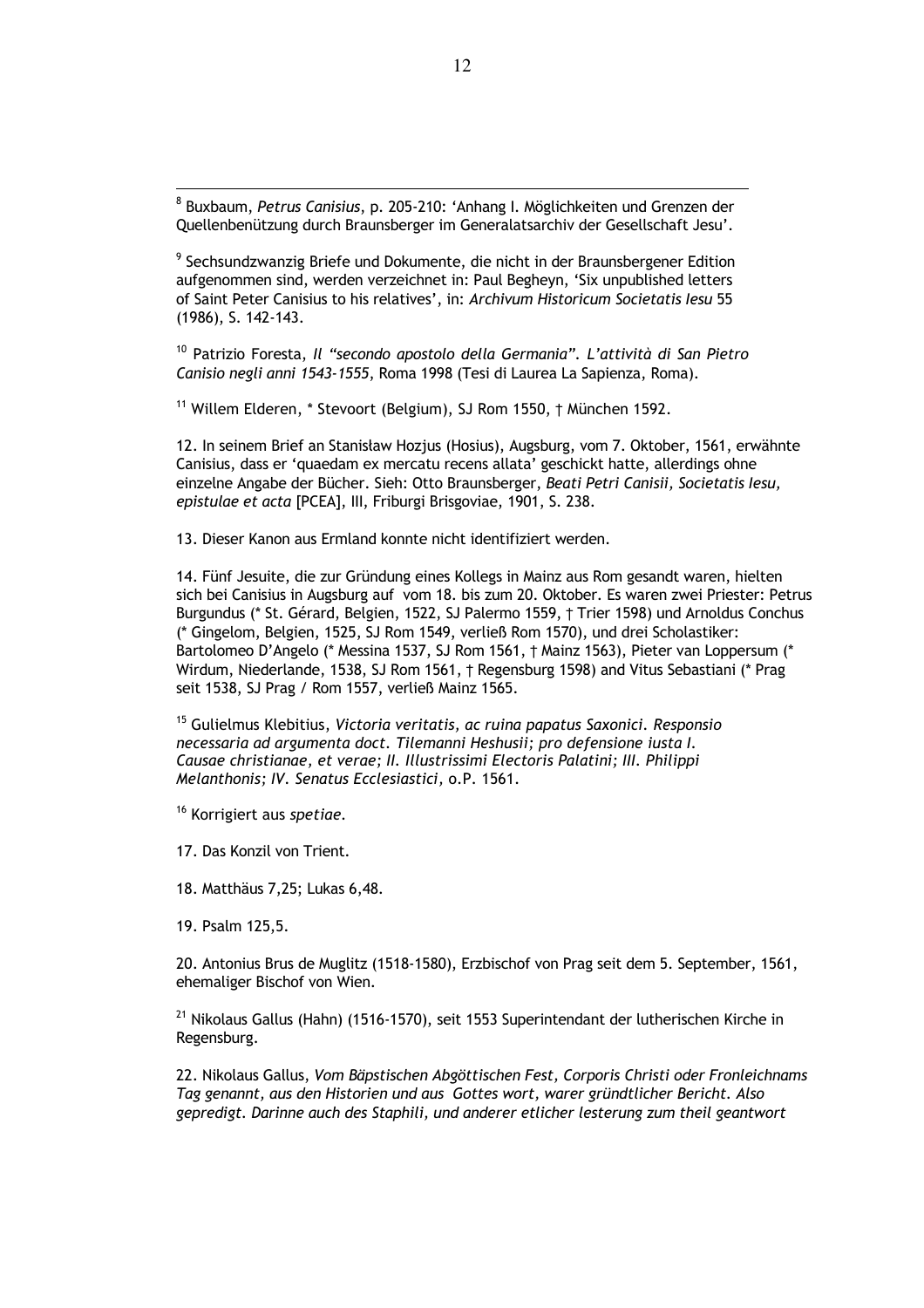wird, Regensburg, Heinrich Geisler, 1561. Sieh: Otto Braunsberger, Beati Petri Canisii, Societatis Iesu, epistulae et acta [PCEA], III, Friburgi Brisgoviae, 1901, S. 805-807.

23. Friedrich Staphylus (1512-1564), 1552 katholischer Bekehrter, seit 1560 Professor an der Universität Ingolstadt.

24. Dieser Brief ist nicht vorhanden.

<sup>25</sup> Andreas Stör arbeitete als Koch und Sekretar für Canisius in 1561 und 1562. Sieh: PCEA III, S. 235.

26. Georgius Kuklinowski, \* Polen, SJ Wien 1562, verließ Augsburg 1566.

<sup>27</sup> Korrigiert aus simul et semel durch Stör oder Canisius.

<sup>28</sup> Matthäus 20,22; Markus 10,38.

29. Francesco Stancaro (um 1501-1574), italienischer, protestantischer Theologe und Hebraist.

30. Francois Bauduin (1520-1573), Humanist und Jurist.

31. Johannes Brenz (1499-1570), lutherischer Theologe.

- 32. Nikolaus Gallus.
- 33. Matthias Flacius Illyricus (1520-1575), lutherischer Theologe.

34. Julius Pflug (1499-1564), seit 1541 Bischof von Naumburg.

35. Martin Chemnitz, Theologiae Iesuvitarum praecipua capita, Leipzig 1563.

- 36. Martin Chemnitz (1522-1586), lutherischer Theologe.
- 37. Dieser Bartholomeus konnte nicht identifiziert werden.
- 38. Dieser Brief ist nicht vorhanden.
- <sup>39</sup> Im Archetypus korrigiert aus Lannovus. Nicolas de Lannov, \* Blandain, SJ Rom 1548, † Rom 1581.
- 40. Friedrich Staphylus.
- 41. Maximilian II (1527-1576), 1562 König von Böhmen, Kaiser 1564-1576.
- 42. Konzil von Trient.
- <sup>43</sup> Korrigiert aus *illhic*.

44. Peter Canisius an Ferdinand I, Augsburg, am 23. Oktober, 1562. Sieh: PCEA III, p. 499-514.